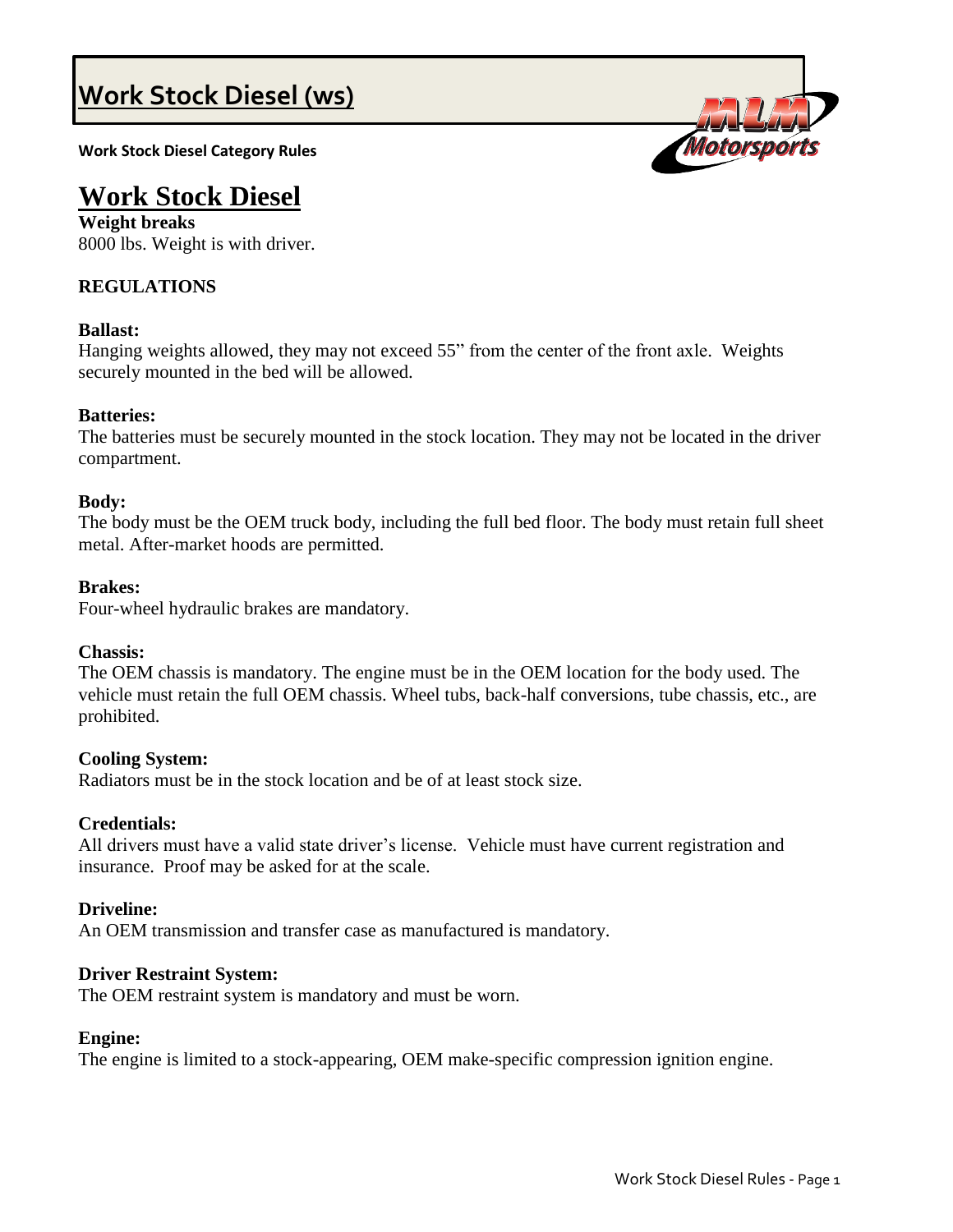# **Exhaust:**

The exhaust must exit rearward of the driver's compartment. Stacks exiting through the hood or fenderwell are prohibited.

# **Fire Extinguisher System:**

A fire extinguisher system is recommended. It must be securely mounted.

# **Firewall:**

The complete OEM firewall is mandatory.

# **Floor:**

The complete OEM floor pan is mandatory.

# **Fuel:**

The fuel must be pump #1/#2 diesel only. Soy/Biodiesel fuel is permitted. Off-road diesel fuel is prohibited.

# **Fuel Injection Pump:**

Maximum of one P7100 pump limited to one plunger per cylinder. The use of multiple high pressure common-rail fuel pumps is legal. Powerstroke engines with a single factory turbo may utilize a second HPOP.

# **Fuel System:**

The OEM fuel system is mandatory and must be used. Racing fuel cells are prohibited and must be removed from the vehicle.

# **Hitch:**

The hitch must be a receiver style hitch attached to the frame; reinforcements are permitted. Trick hitches and ball hitches are prohibited. The hooking point must be the rear-most point on the vehicle and must be rearward of the stock location of the tailgate. The hitch must be horizontal to the ground and stationary in all directions. Bumpers may be notched or removed. The hitch's height from the ground may not exceed 26 inches. The hooking point must have a minimum 3.00 inch wide by 3.75" long inside diameter opening for the sled hook. The hooking point will be measured to the center of the clevis loop.

# **Interior:**

A complete interior, including dashboard, door panels, etc., is mandatory. Aftermarket seats are permitted; they must be fully upholstered. All factory controls (lights, signals, horn, windows, wipers, etc.) must be retained and be operative.

# **Nitrous Oxide:**

Nitrous oxide is prohibited. No other oxygen extenders are allowed. **All system components must be removed from the truck.**

# **Propane:**

Propane is prohibited. **All system components must be removed from the truck.**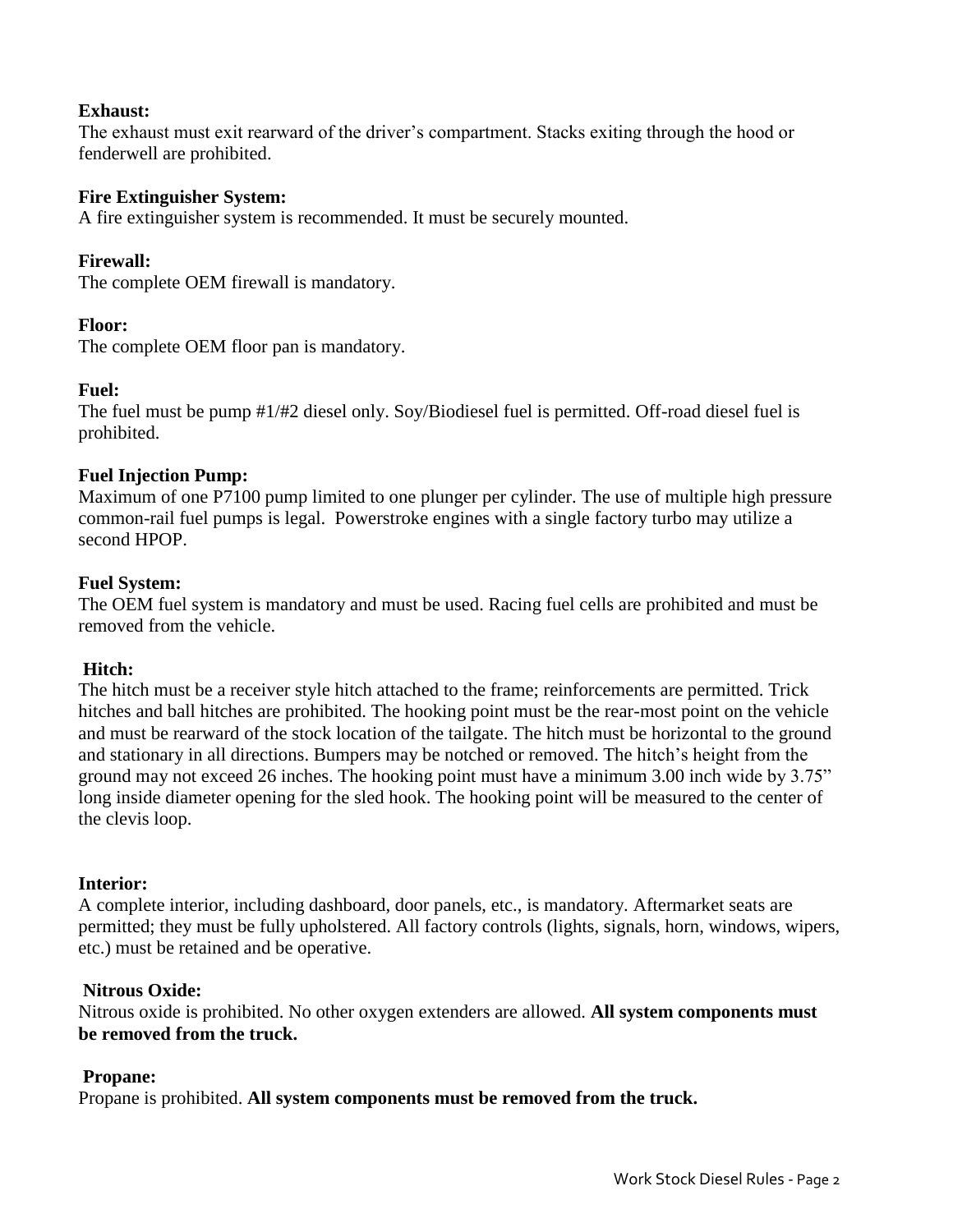# **Rear End:**

Rear axle bolts must be covered by a cap or shield. The rear end must be the model supplied with the vehicle as manufactured.

# **Steering:**

The vehicle must retain the full, original OEM steering gear.

# **Street Equipment:**

Complete headlight, taillight, and back up light assemblies (all) are mandatory and must be operative. Complete OEM windshield and windows are mandatory. Windows must be operative per factory specifications; that is, they must open and close via OEM electrical or mechanical means.

# **Suspension, Front:**

The upper mounting point for strut assemblies must be in the factory location. Adjustable caster/camber pillow ball mounts are permitted. The lower control arm may be strengthened provided factory-mounting points to chassis are maintained. The lower mounting point for the strut assembly may be modified for improved caster or camber. Strut tower braces, lower tie bars, sway bars, and limit straps are permitted. Traction bars and devices are permitted. Final decisions rest with the MLM Technical Department.

# **Suspension, Rear:**

An OEM-style suspension is mandatory. Lowering or raising the vehicle height with suspension modifications is permitted. Traction bars and devices are permitted; they must be bolt-on only; welds are prohibited for attachment to frame or axle housing. Control arms may be strengthened or replaced, provided all original mounting points are retained. Strut tower braces, lower tie bars, sway bars, limit straps, and camber kits are permitted. Suspension stops are permitted, must retain at least one inch of travel. All rear suspensions must use at least one working shock absorber per wheel.

# **Tires:**

The tires must be DOT street tires. Cut tires are prohibited. Only vehicles with a stock factory dually bed may use dual rear tires. All factory single wheel trucks must only use single rear tire. Front duals are never permitted.

# **Transfer Case:**

Non-OEM transfer cases are prohibited. The transfer case must be the model supplied with the vehicle as manufactured.

# **Transmission, Automatic:**

Non-OEM transmissions are prohibited. Transmission brakes are prohibited. Any non-OEM floormounted automatic transmission shifter must be equipped with a spring-loaded positive reverse lockout device to prevent the shifter from accidentally being put into reverse gear. A functional neutral safety switch is mandatory. All transmission lines must be metallic or high-pressure-type hose.

# **Transmission, Manual:**

Non-OEM transmissions are prohibited. All transmissions must be clutch-assisted.